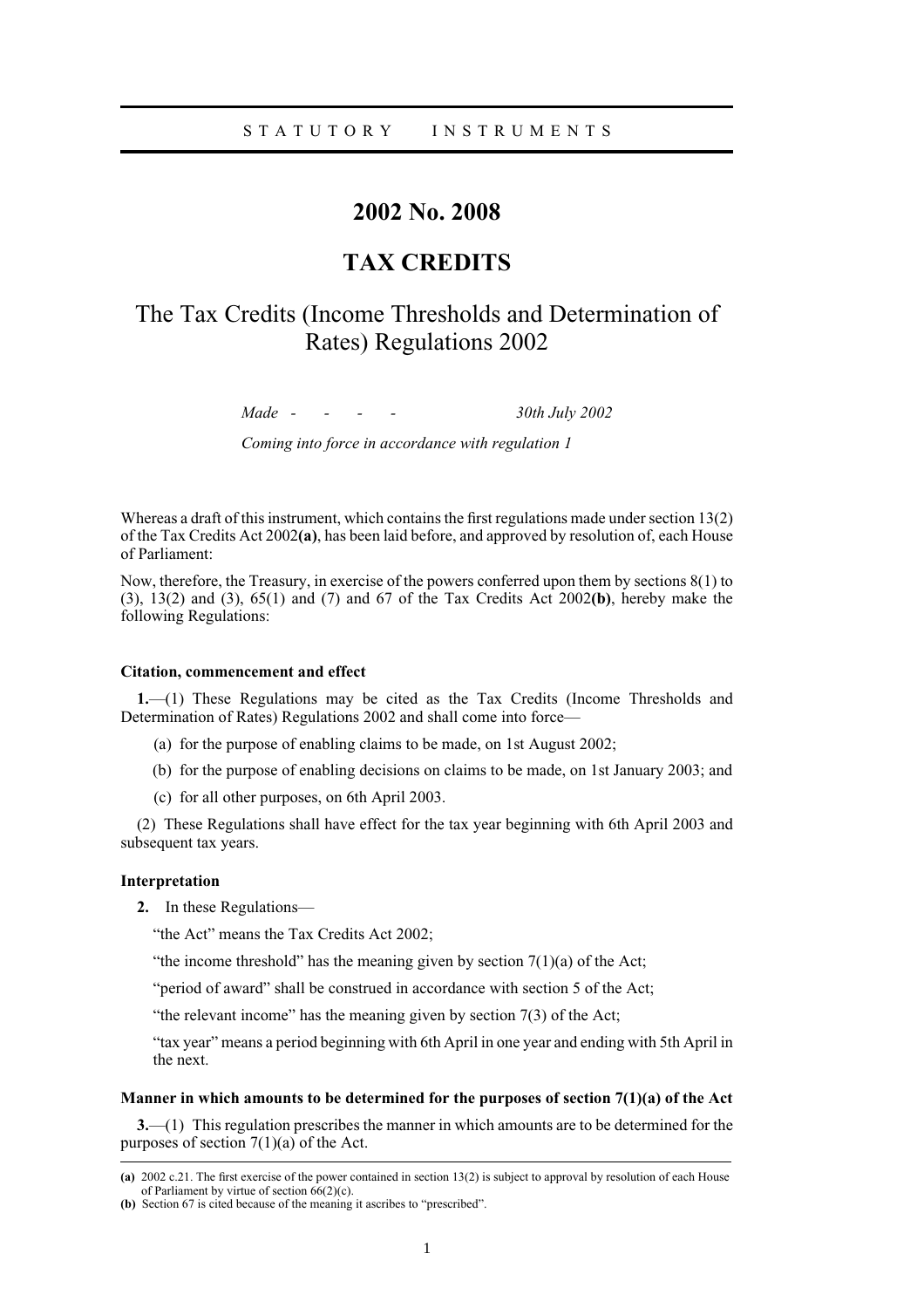(2) In the case of a person or persons entitled to working tax credit, the amount in relation to that tax credit is £5,060.

(3) In the case of a person or persons entitled to child tax credit, the amount in relation to that tax credit is £13,230.

#### **Social security benefits prescribed for the purposes of section 7(2) of the Act**

**4.** The following are social security benefits prescribed for the purposes of section 7(2) of the Act in relation to child tax credit and working tax credit—

- (a) income support under Part 7 of the Social Security Contributions and Benefit Act 1992**(a)** other than income support to which a person is entitled only by virtue of regulation 6(2) and (3) of the Income Support (General) Regulations 1987**(b)**;
- (b) income support under Part 7 of the Social Security Contributions and Benefit (Northern Ireland) Act 1992**(c)** other than income support to which a person is entitled only by virtue of regulation 6(2) and (3) of the Income Support (General) Regulations (Northern Ireland) 1987**(d)**;
- (c) an income-based jobseeker's allowance within the meaning of the Jobseekers Act 1995**(e)** or the Jobseekers (Northern Ireland) Order 1995**(f)**.

## **Amounts prescribed for the purposes of section 7(3)(a) and (b) of the Act**

**5.** The amount prescribed for the purposes of section 7(3)(a) and (b) of the Act is £2,500.

## **Manner of determining the rate at which a person is, or persons are, entitled to a tax credit**

**6.** Regulations 7, 8 and 9 make provision as to the manner of determining the rate (if any) at which a person is, or persons are, entitled to a tax credit in any case where—

- (a) the relevant income exceeds the income threshold; and
- (b) his or their entitlement does not arise by virtue of section 7(2) of the Act.

#### **Determination of rate of working tax credit**

**7.**—(1) In relation to a person or persons entitled to working tax credit, the rate shall be determined by finding the rate for each relevant period and, where necessary, adding together those rates.

(2) "Relevant period" means any part of the period of award throughout which—

- (a) the elements of working tax credit (other than the child care element) to which the person or persons may be entitled, remain the same; and
- (b) there is no relevant change of circumstances for the purposes of the child care element of working tax credit, within the meaning of regulation 16(1) of the Working Tax Credit (Entitlement and Maximum Rate) Regulations 2002 (change of circumstances for the purposes of child care element).
- (3) The rate for each relevant period shall be found in accordance with the following steps—

*Step 1 — finding the daily maximum rate for each element other than the child care element*

For each element of the tax credit (other than the child care element) to be included in the case of the person or persons entitled to the tax credit, find the daily maximum rate using the following formula—

**<sup>(</sup>a)** 1992 c.4.

**<sup>(</sup>b)** S.I. 1987/1967. Regulation 6 was renumbered paragraph (1) of that regulation and paragraphs (2) and (3) of that regulation were added by regulation 2(3) of S.I. 1999/2556.

**<sup>(</sup>c)** 1992 c.7.

**<sup>(</sup>d)** S.R. 1987 No. 459. Regulation 6 was renumbered paragraph (1) of that regulation and paragraphs (2) and (3) of that regulation were added by regulation 2(3) of S.R. 1999 No. 381.

**<sup>(</sup>e)** 1995 c.18. **(f)** S.I. 1995/2705 (N.I. 15).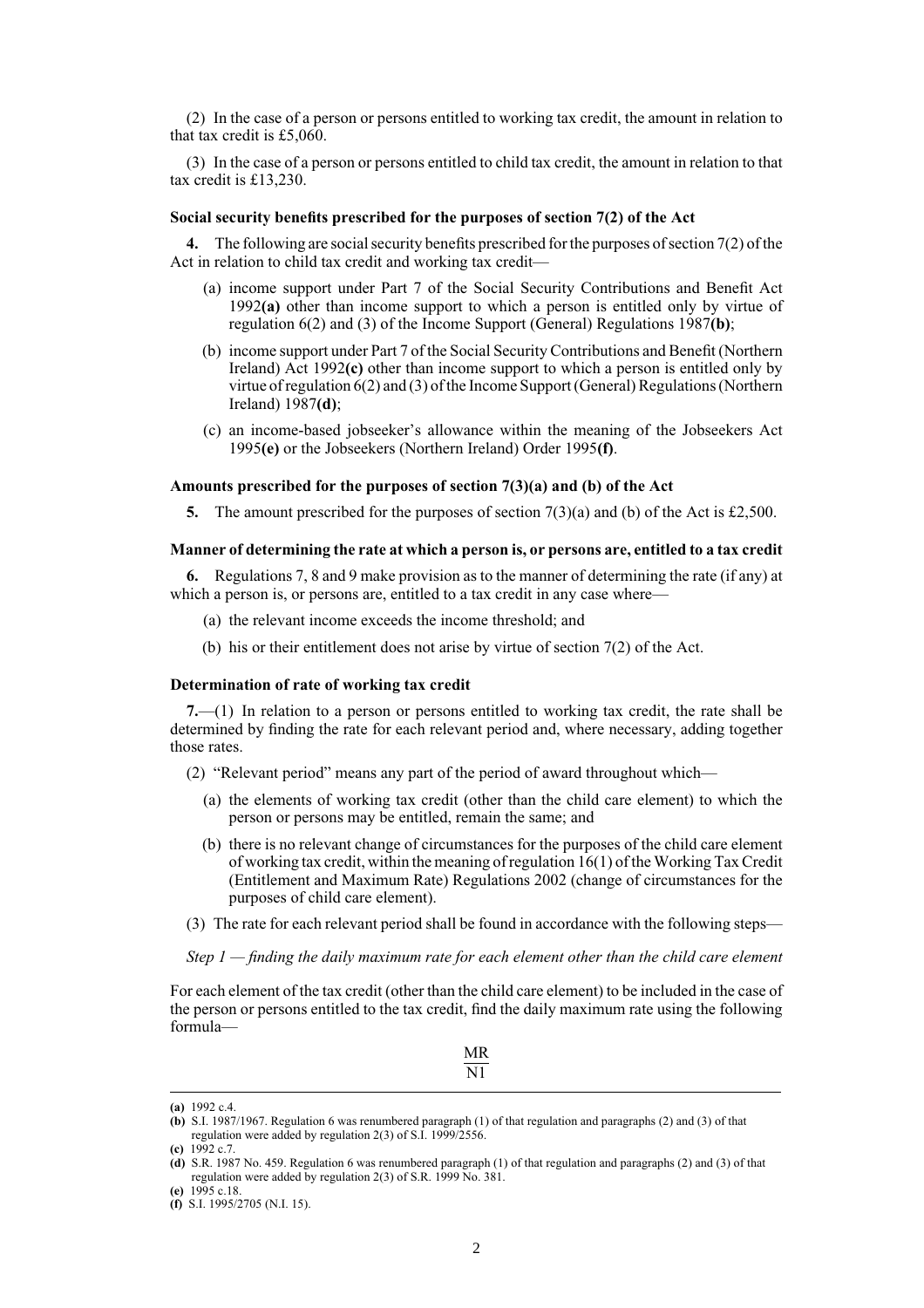where—

"MR" is the maximum rate in relation to that element for the tax year to which the claim for the tax credit relates;

"N1" is the number of days in that tax year.

*Step 2 — finding the maximum rate for the relevant period for each element other than the child care element*

For each element of the tax credit to be so included, find the amount produced by multiplying the daily maximum rate (found under Step 1 and rounded up to the nearest penny) by the number of days in the relevant period.

*Step 3 — finding the income for the relevant period*

Find the income for the relevant period by using the following formula—

$$
\frac{I}{N1} \times N2
$$

where—

"I" is the relevant income for the tax year to which the claim for the tax credit relates;

"N1" is the number of days in that tax year;

"N2" is the number of days in the relevant period.

*Step 4 — finding the threshold for the relevant period*

Find the threshold for the relevant period using the following formula—

$$
\frac{\text{\pounds}5,060}{\text{N1}} \times \text{N2}
$$

where—

"N1" is the number of days in that tax year;

"N2" is the number of days in the relevant period.

*Step 5 — finding the amount of the reduction*

Find the amount which is 37% of the amount by which the income for the relevant period (found under Step 3 and rounded down to the nearest penny) exceeds the threshold for the relevant period (found under Step 4 and rounded up to the nearest penny).

*Step 6 — reducing the elements of the tax credit (other than any child care element)*

If the amount found under Step 5 (rounded down to the nearest penny) is less than or equal to the total of the amounts found under Step 2 for the elements of the tax credit, deduct the amount found under Step 5 (rounded down to the nearest penny) from the total of those amounts found under Step 2.

*Step 7 — finding the actual weekly child care costs for the relevant period*

Find the relevant child care charges for the relevant period in accordance with regulation 15 of the Working Tax Credit (Entitlement and Maximum Rate) Regulations 2002.

*Step 8 — finding the actual child care costs for the relevant period*

Multiply the result of Step 7 by  $\frac{52}{N1} \times N2$ .

Here N1 and N2 have the same meanings as in Step 3.

The result of this step is the amount of actual child care costs for the relevant period.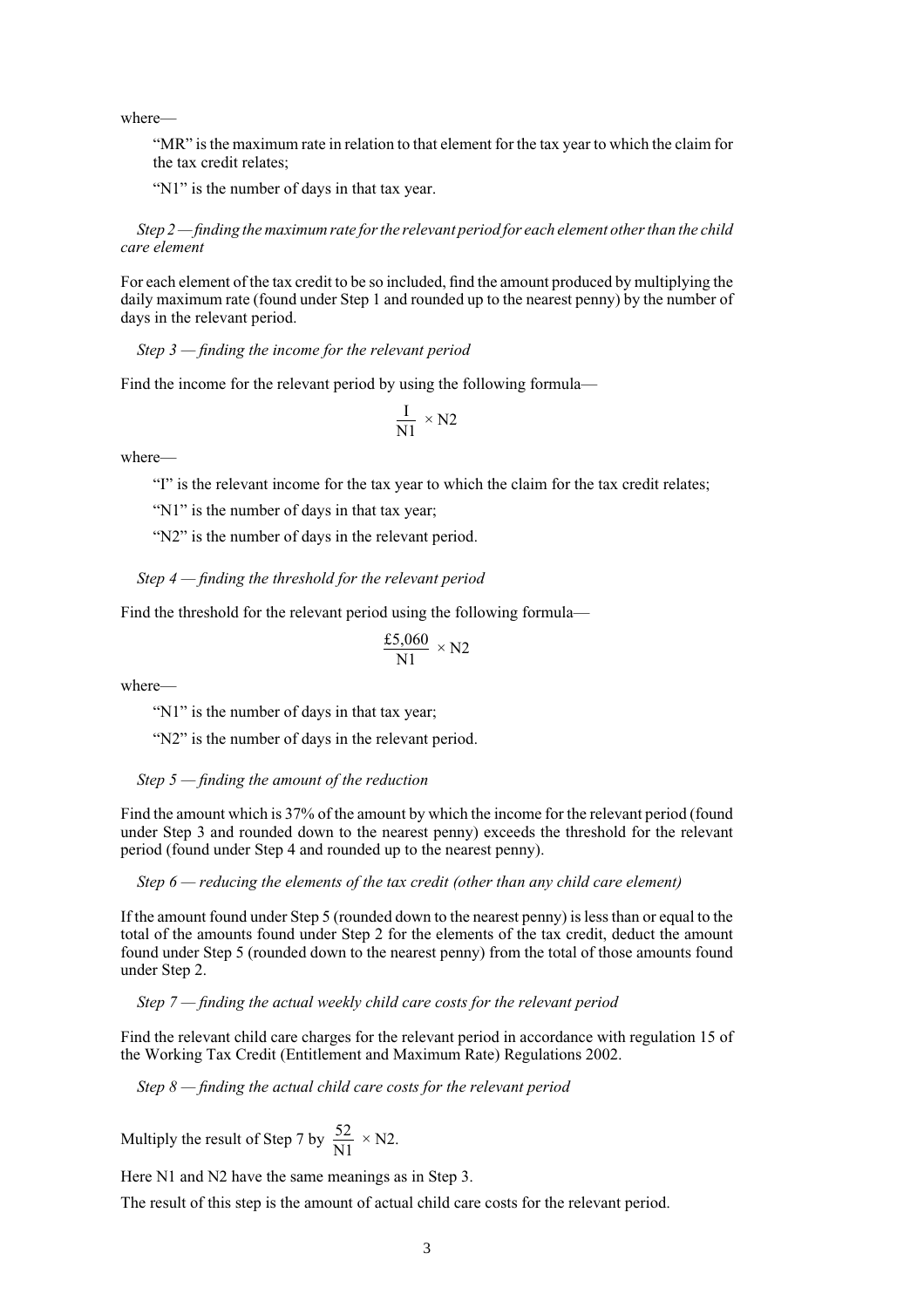*Step 9 — finding the prescribed maximum child care costs for the relevant period*

Divide whichever of the maxima in regulation 20(3) of the Working Tax Credit (Entitlement and Maximum Rate) Regulations 2002 is applicable by 7, round the result up to the nearest penny and multiply the resulting figure by the number of days in the relevant period.

The result of this is the prescribed maximum child care costs for the relevant period.

*Step 10 — finding the child care element for the period*

Take the lesser of the results of Steps 8 and 9.

Multiply that figure by 70% and round the result up to the nearest penny.

The result of this step is the maximum rate of the child care element for the relevant period.

*Step 11 — reducing the elements of the tax credit (including any child care element)*

If the amount found under Step 5 (rounded down to the nearest penny) exceeds the total of the amounts found under Step 2 for the elements of the tax credit—

- (a) deduct the excess from the amount found under Step 10 for any child care element; and
- (b) reduce the total of the amounts found under Step 2 for the other elements of the tax credit to nil.

#### *Step 12 — finding the rate for the relevant period*

Add together—

- (a) the total of the amounts found under Step 2 for the elements of the tax credit (other than any child care element) after reduction in accordance with Step 6 or Step 11; and
- (b) the amount found under Step 10 for any child care element after any reduction in accordance with Step 11.

This is the rate for the relevant period.

(4) "Child care element" has the meaning given by section 12(2) of the Act.

#### **Determination of rate of child tax credit**

**8.**—(1) In relation to a person or persons entitled to child tax credit, the rate shall be determined by finding the rate for each relevant period and, where necessary, adding together those rates.

(2) "Relevant period" means—

- (a) in the case of a person or persons entitled to child tax credit only, any part of the period of award throughout which the maximum rate at which he or they may be entitled to the tax credit remains the same;
- (b) in the case of a person or persons entitled to both child tax credit and working tax credit, any part of the period of award throughout which the maximum rate of child tax credit to which he or they may be entitled remains the same and both sub-paragraphs (a) and (b) of regulation 7(2) are met.
- (3) The rate for each relevant period shall be found in accordance with the following steps—

*Step 1 — finding the daily maximum rate for each element*

For each element of the tax credit to be included in the case of the person or persons entitled to the tax credit, find the daily maximum rate using the following formula—

## MR **N1**

where—

"MR" is the maximum rate in relation to that element for the tax year to which the claim for the tax credit relates;

"N1" is the number of days in that tax year.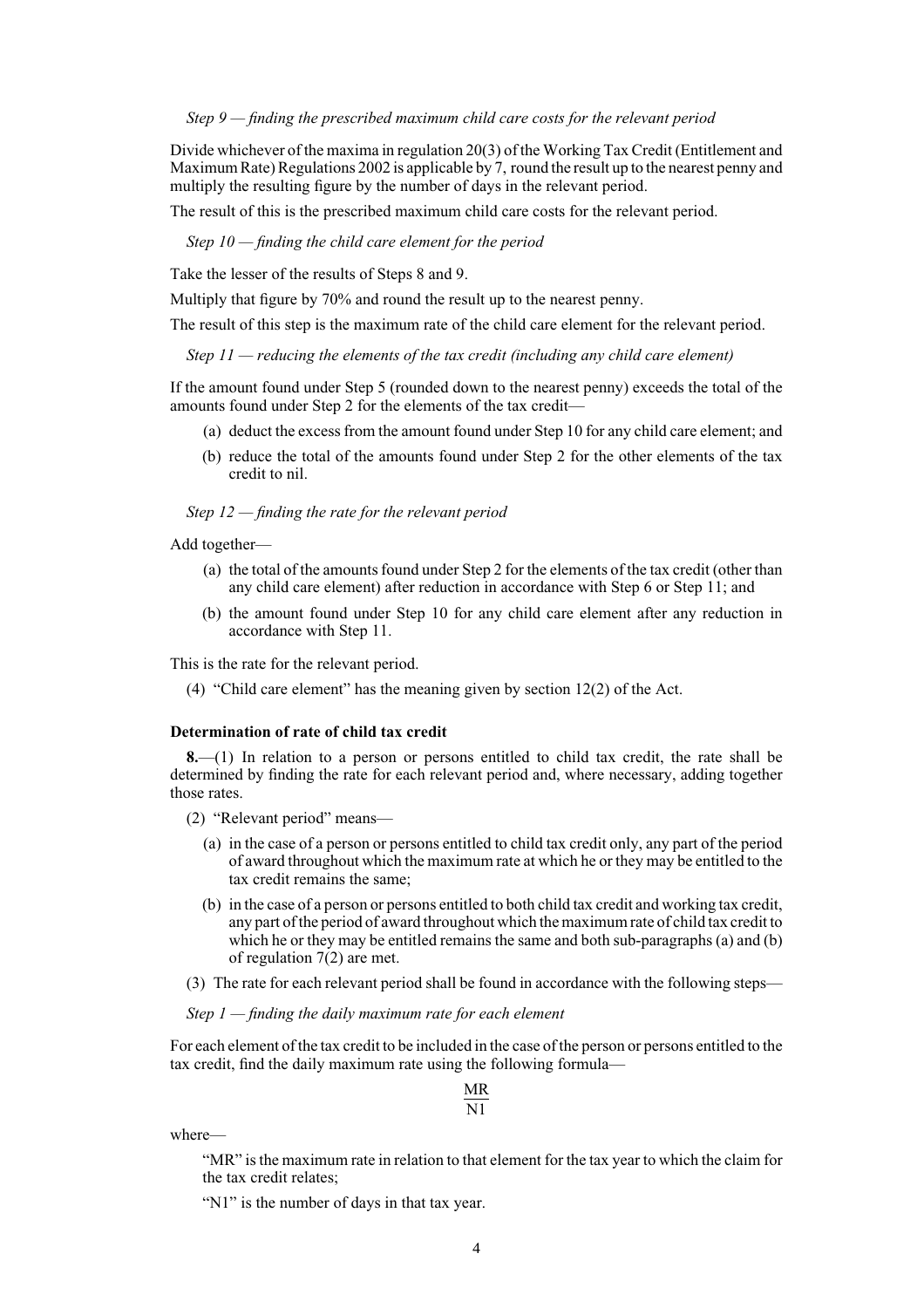*Step 2 — finding the maximum rate for the relevant period for each element*

For each element of the tax credit to be so included, find the amount produced by multiplying the maximum rate (found under Step 1 and rounded up to the nearest penny) by the number of days in the relevant period.

*Step 3 — finding income for the relevant period*

Find the income for the relevant period by using the following formula—

$$
\frac{I}{N1} \times N2
$$

where—

"I" is the relevant income for the tax year to which the claim for the tax credit relates;

"N1" is the number of days in that tax year:

"N2" is the number of days in the relevant period.

*Step 4 — finding the threshold for the relevant period*

Find the amount produced by the following formula—

$$
\frac{\text{\pounds}13,230}{\text{N1}} \times \text{N2}
$$

where—

"N1" is the number of days in that tax year;

"N2" is the number of days in the relevant period.

The threshold for the relevant period is—

- (a) in the case of a person or persons entitled to child tax credit only, that amount;
- (b) in the case of a person or persons entitled to both child tax credit and working tax credit—
	- (i) that amount; or
	- (ii) if greater, the lowest amount of income for the relevant period (found under Step 3) which, disregarding regulation 9, would result in a determination in accordance with regulation 7 providing for no rate of working tax credit in his or their case for that period.

*Step 5 — finding the amount of the reduction of the elements of the tax credit (other than the family element)*

Find the amount (if any) which is 37% of the amount by which the income for the relevant period (found under Step 3 and rounded down to the nearest penny) exceeds the threshold for the relevant period (found under Step 4 and rounded up to the nearest penny).

*Step 6 — reducing the elements of the tax credit (other than the family element)*

If the amount found under Step 5 (rounded down to the nearest penny) is less than the total of the amounts found under Step 2 for the elements of the tax credit (other than the family element), deduct the amount found under Step 5 (rounded down to the nearest penny) from the total of those amounts.

### *Step 7 — reducing the elements of the tax credit (other than the family element) to nil*

If the amount found under Step 5 (rounded down to the nearest penny) is equal to or exceeds the total of the amounts found under Step 2 for the elements of the tax credit (other than the family element), reduce the total of those amounts to nil.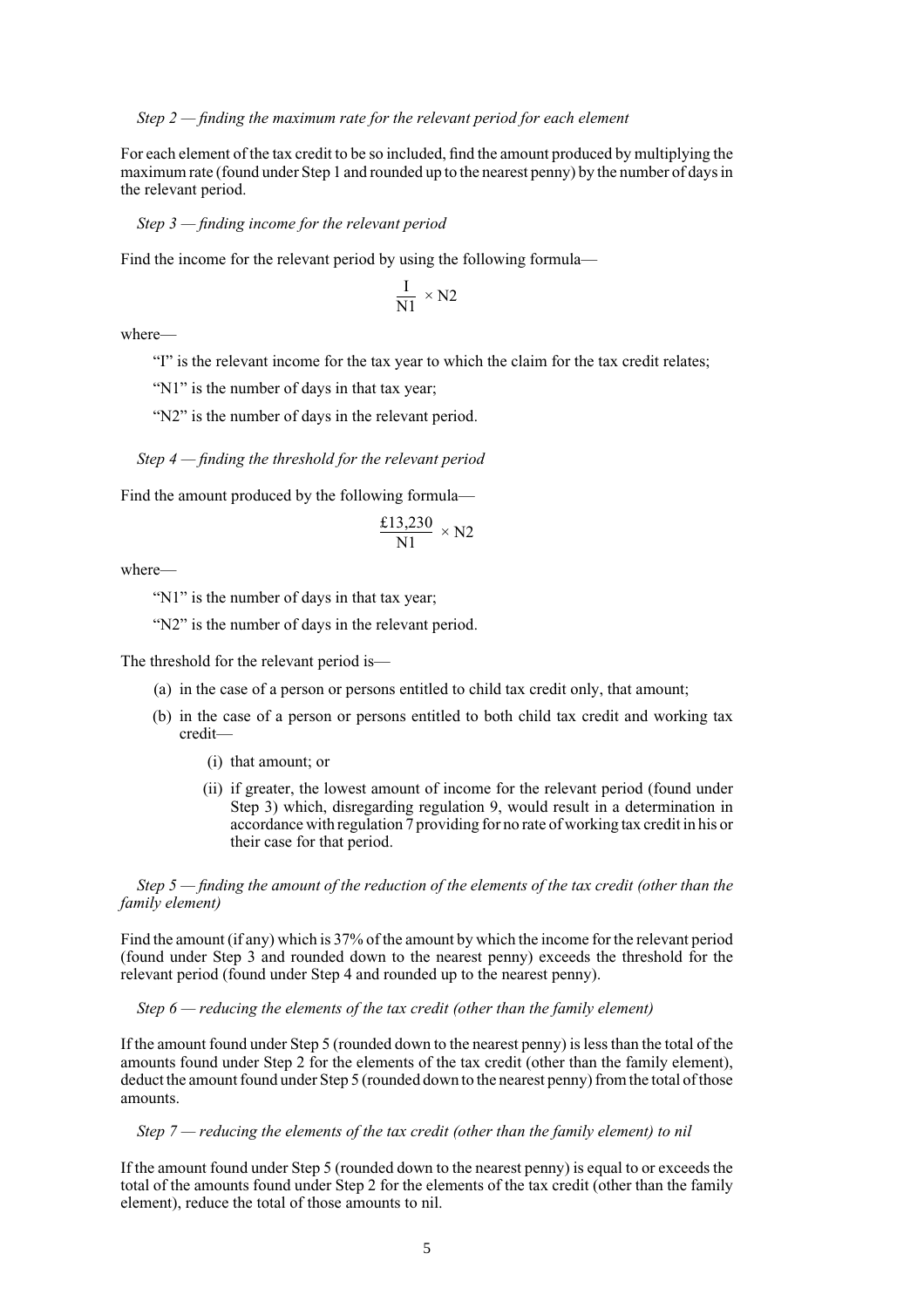*Step 8 — finding the amount of the reduction of the family element*

Find the amount (if any) which is 6.67% of the amount by which the income for the relevant period (found under Step 3 and rounded down to the nearest penny) exceeds—

- (a) in any case where the total of the amounts found under Step 2 for the elements of the tax credit (other than the family element) would be reduced in accordance with Step 7 to nil if the relevant income were £50,000 or less, "X";
- (b) in any other case, "Y";

where—

"X" is the amount found in accordance with Step 9 and rounded up to the nearest penny;

"Y" is the lowest amount of income for the relevant period (found under Step 3 and rounded up to the nearest penny) which would result in the total of the amounts of the elements of the tax credit (other than the family element) being reduced to nil in accordance with Step 7.

*Step 9 — finding "X" for the purposes of Step 8*

Find "X" using the following formula—

$$
\frac{\text{\pounds}50,\!000}{N1}\,\times N2
$$

where—

"N1" is the number of days in that tax year;

"N2" is the number of days in the relevant period.

*Step 10 — reducing the family element*

Deduct any amount found under Step 8 (rounded down to the nearest penny) from the amount found under Step 2 for the family element.

*Step 11 — finding the rate for the relevant period*

Add together—

- (a) the total of the amounts found under Step 2 for the elements of the tax credit (other than the family element) after any reduction in accordance with Step 6 or Step 7; and
- (b) the amount found under Step 2 for the family element after any reduction in accordance with Step 10.

This is the rate for the relevant period.

(4) "The family element" means the family element of child tax credit within the meaning given by section 9(3) of the Act.

#### **Cases in which there is no rate of tax credit**

**9.**—(1) In the case of a person or persons entitled to working tax credit only or child tax credit only, where the rate at which the person or persons would be entitled to the tax credit (as determined in accordance with regulation 7 or 8) would be less than £26.00, there is no rate in his or their case.

(2) In the case of a person or persons entitled to both working tax credit and child tax credit, where the total of the rates at which the person or persons would be entitled to the tax credits (as determined in accordance with regulations 7 and  $\hat{8}$ ) would be less than £26.00, there are no rates in his or their case.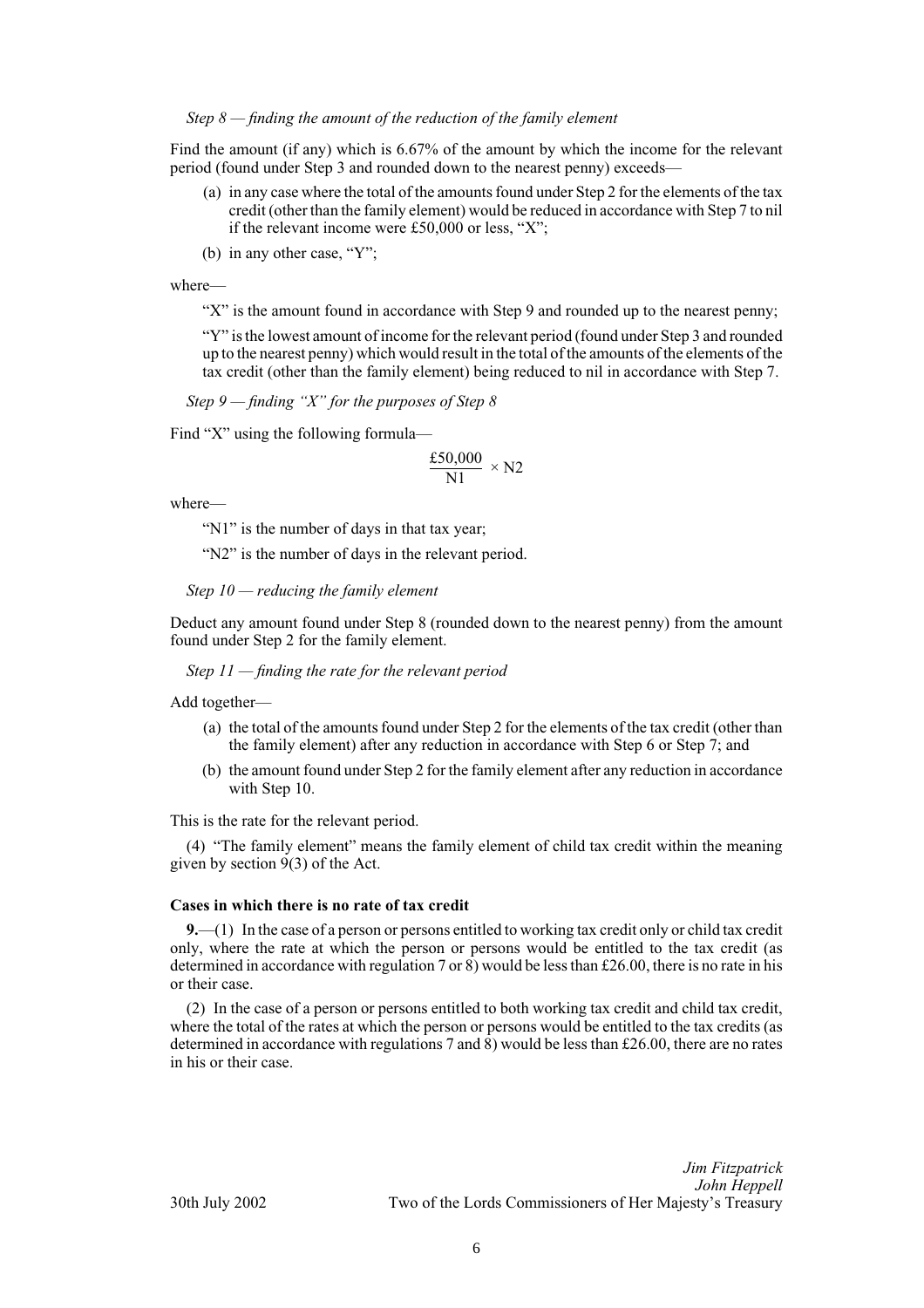#### **EXPLANATORY NOTE**

## *(This note is not part of the Regulations)*

Section 7(1) of the Tax Credits Act 2002 (c.21) ("the Act") provides that the entitlement of a person or persons to a tax credit is dependent on "the relevant income" (defined in subsection (3) of that section) not exceeding an income threshold or exceeding the income threshold by only so much as will result in there being a rate of the tax credit in his or their case. These Regulations prescribe the manner in which the income threshold is to be determined and also prescribe amounts in relation to the definition of "the relevant income".

Subsection (2) of section 7 of the Act provides for an exception to subsection (1) of that section in the case of a person or persons entitled to any social security benefit prescribed for the purposes of subsection (2) of that section. These Regulations prescribe those social security benefits.

Section 13 of the Act provides for the rate of a tax credit. Subsection (1) of that section provides that, where the relevant income does not exceed the income threshold, the rate is the maximum rate. Subsections (2) and (3) of that section provide that regulations shall make provision as to the manner of determining the rate (if any) in any other case. Accordingly, these Regulations provide also for the determination of rates in any such case.

Regulation 1 provides for citation, commencement and effect, and regulation 2 for interpretation.

Regulation 3 prescribes the manner in which the income thresholds are to be determined.

Regulation 4 prescribes social security benefits for the purposes of section 7(2) of the Act.

Regulation 5 prescribes amounts for the purposes of section  $7(3)(a)$  and (b) of the Act (the definition of "the relevant income").

Regulation 6 introduces the regulations providing for the manner of determining the rate at which a person is, or persons are, entitled to working tax credit and/or child tax credit.

Regulation 7 provides for the manner of determining the rate of working tax credit in such a way that any child care element of the tax credit is reduced last.

Regulation 8 provides for the manner of determining the rate of child tax credit in such a way that the tax credit is reduced only after the rate of any working tax credit to which a person is, or persons are, entitled has been reduced to nil. Where the rate of child tax credit is reduced, the family element of the tax credit is reduced last. The reduction of the family element is calculated in a different way from that in which the reduction of the individual element of the tax credit is calculated. In particular, the family element is not reduced where the relevant income is £50,000 or less.

Regulation 9 provides that in cases where the rate of a tax credit would be less than £26.00, or the rates of tax credits would total less than  $£26.00$ , there is no rate for either or both tax credits.

A regulatory impact assessment in respect of the Act has been prepared and placed in the Library of each House of Parliament and is available on the Inland Revenue website (www.inlandrevenue.gov.uk).